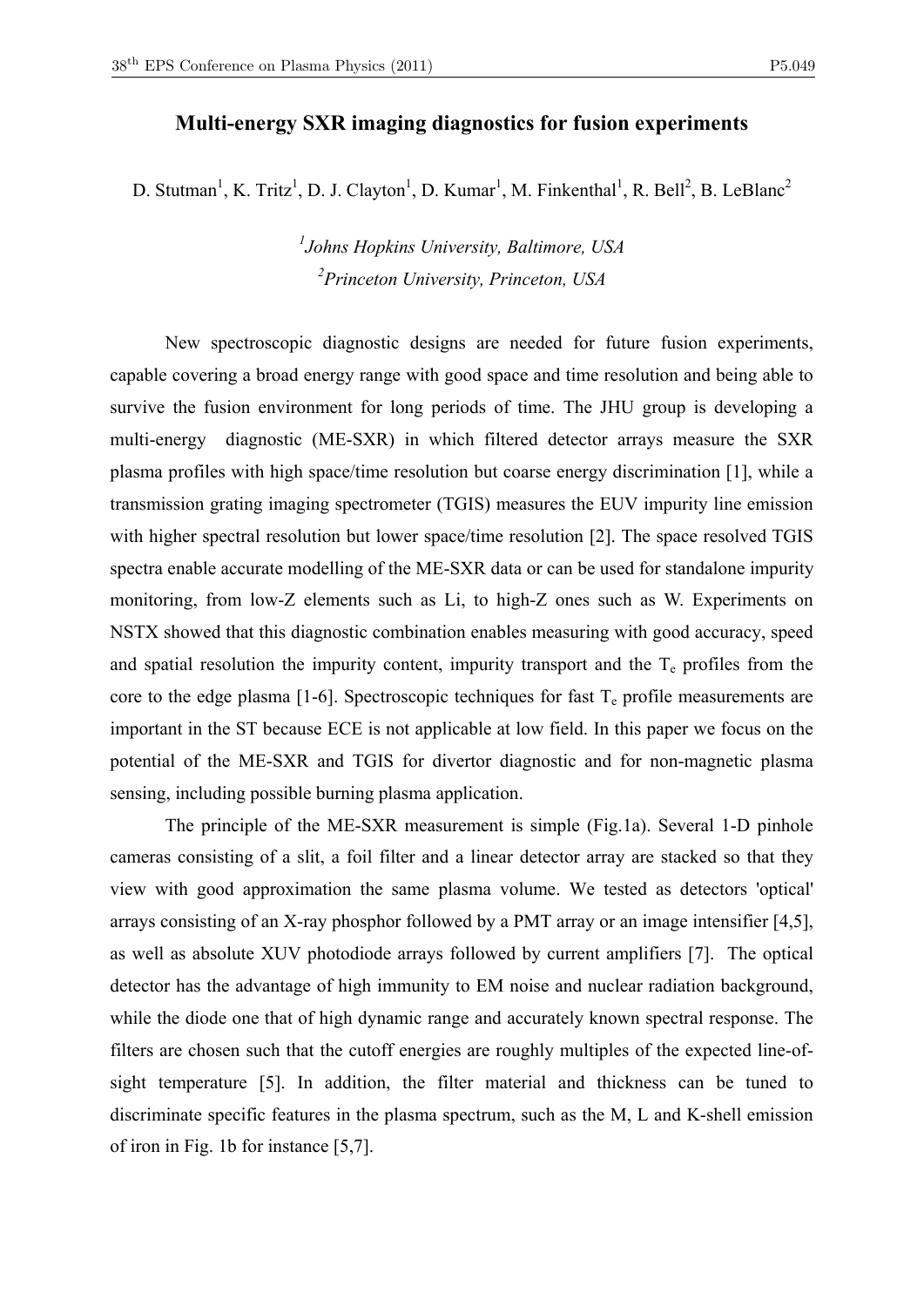The principle of measuring the plasma SXR emission in multiple energy bands can be applied using also energy-resolving detectors, such as Si or gas photon counters. Pixilated Si photon counters are envisioned for instance for spectrally resolved X-ray imaging of the ITER core [8]. The filtered ME-SXR diagnostic has nevertheless specific advantages. First, it can be applied to colder plasmas regions such as the edge or the divertor, where the energy of the photons is too low for energy-resolving detectors. Secondly, it can measure the SXR emission with much higher speed than possible with photon counters  $\ll$ 1 kHz), enabling for instance measurement of  $T_e$  perturbations associated with fast (>10 kHz) MHD modes [7]. Lastly, due to their robustness and relative noise immunity, the ME-SXR arrays can be placed close to the plasma or even in-vessel, enabling to access plasma regions difficult to view with remotely placed sensitive detectors, such as the pedestal.

 The ME-SXR measurements at NSTX successfully progressed from the core [4-6] to the edge plasma [1,7]. A system of toroidally displaced tangential ME-SXR arrays is also planned for NSTX-Upgrade aimed at discriminating n>0 emissivity perturbations, such as produced by RWM or by 3-D fields, from toroidally symmetric equilibrium changes [5].

 The question thus arises if the multi-energy diagnostic could be extended even further, to the colder divertor plasma. A useful measurement in NSTX would be for instance mapping  $T_e$  in the divertor. While the spectroscopic  $T_e$  diagnostic cannot rival the accuracy of Thomson scattering it would have nevertheless the advantage of being much simpler and less costly to implement, in particular since in the divertor a 2-D  $T_e$  measurements is desirable.

 The divertor plasma is characterized by a large variation in the electron temperature, from a few eV near the divertor plates, to around 100 eV near the main plasma. Since such temperatures are difficult to measure using the slope of the SXR continuum, the method we consider for multi-energy divertor  $T_e$  diagnostic is measuring with moderate energy resolution, but over a wide spectral range, the pattern of line emission from intrinsic and seeded impurities. This method is illustrated in Fig. 2a, which plots the power emitted by a D plasma having 4% C and 0.8% Ne, in the spectral range from 0 to 1500 Å (labeled 'VUV') and from 0 to 150 Å (labeled 'SXR'). The electron temperature ranges from 25 to 200 eV and the spectra are binned in 100 Å and 10 Å intervals respectively, simulating a low resolution multi-energy diagnostic. As seen, the low resolution but spectrally broad emission patterns contain sufficient information to enable both attributing a unique temperature to each pattern and identifying the main impurities and charge states.

 The multi-energy device proposed for such measurements is sketched in Fig. 2a and consists of a dual TGIS spectrometer having transmission gratings covering the above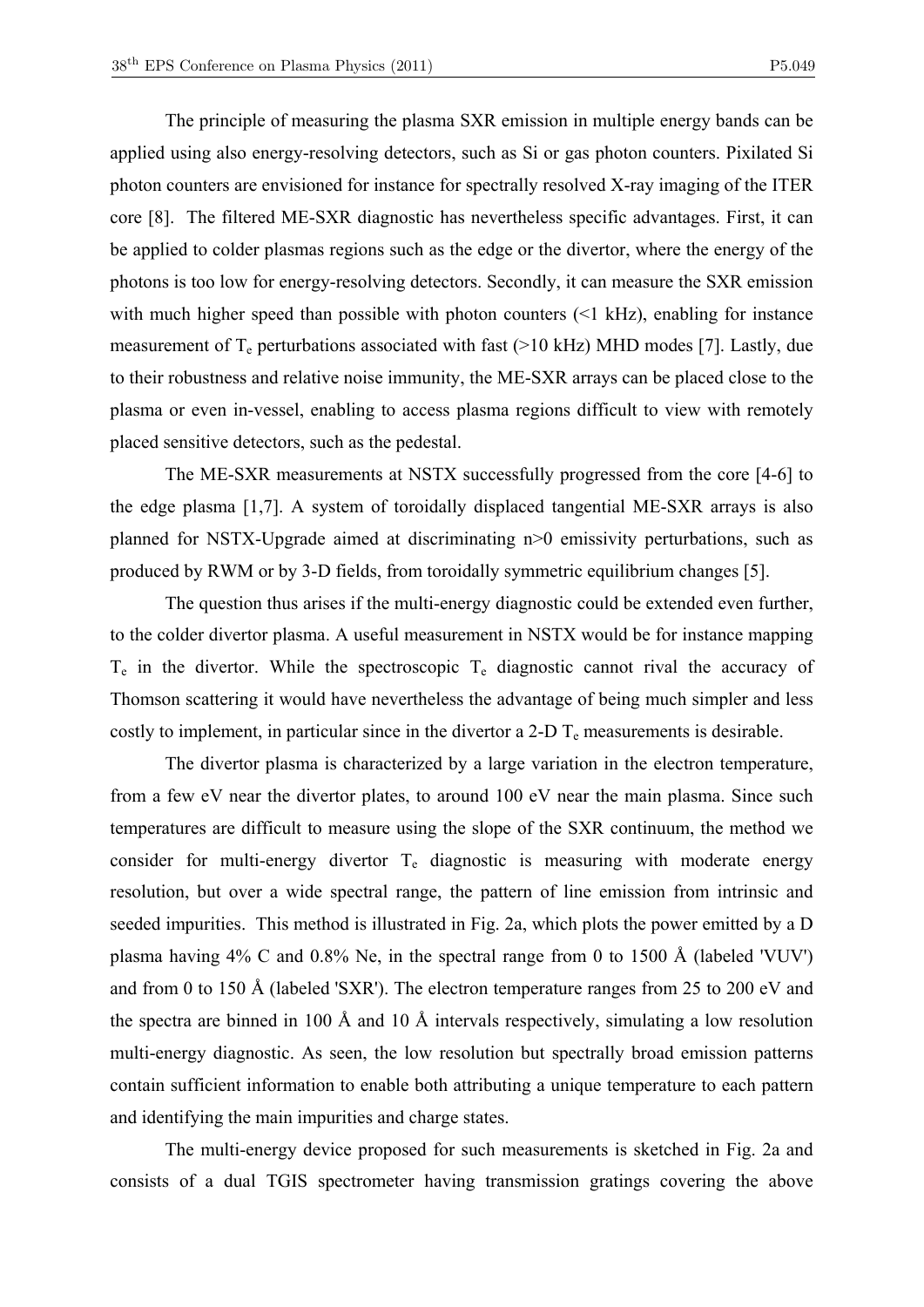spectral ranges. As shown in Ref. 2, the TGIS works equally well in the SXR and the VUV, since the diffraction efficiency of a free-standing transmission grating is practically independent of its period. The detector can be a  $MgF_2$  MCP intensifier, or for best performance, a direct detection XUV CCD. The device in Fig. 2 would be simple and compact enough to enable implementing two such diagnostics with orthogonal views, for two-dimensional  $T_e$  mapping in the NSTX divertor.

 Further on we examine the potential of the ME-SXR for non-magnetic plasma sensing. Non-magnetic sensing could be important for the control of long pulse devices such as ITER or FAST, where due to the long time scales dB/dt can be difficult to measure. Important issues are for instance detecting type-I ELMs or RWM instabilities in order to trigger the active control system, or detecting with high sensitivity the L-H transition [8].

 The NSTX data suggests that the ME-SXR diagnostic has high potential in this respect. Fig. 3a plots for instance the 'high' (E>1.4 keV) and 'low' energy (E>0.4 keV) ME-SXR profiles measured during type-I ELMS in NSTX. As seen, while the low-E emission profile is little changed by the ELM, the high-E emission profile has high values inside the pedestal before the ELM, crashing to low values after. The 'ME-SXR temperature' at r/a=0.9, derived from the logarithm of the ratio of the low-E and high-E currents  $I_H$  and  $I_L$ , is also plotted in Fig. 3a, indicating that the ME-SXR  $T_e$  is a sensitive indicator of an impending ELM. For instance, if an active control system would be turned on when the ME-SXR  $T_e$ reaches 0.8 keV in Fig. 3a, it would prevent the ELM crash while leaving the plasma unperturbed for most of the ELM cycle. Fig. 3b shows that the ME-SXR signals could provide also a sensitive real-time indicator of the L-H transition using the 'ME-SXR pressure' defined as  $I_L \cdot ln(I_H/I_L)$ . The RWM can also be detected with high sensitivity by ME-SXR [5].

 With appropriate sensors the ME-SXR technique could thus be of interest for feedback control of the burning plasma. Such sensors could be built using linear arrays as in Fig. 1. Nevertheless for increased immunity to the harsh reactor environment it is of interest to develop designs that can provide much larger signals. Such a design is proposed in Fig. 4a, using continuous 'bi-cell' SXR sensors similar to those used for industrial machine control [9]. The H-mode edge casts an X-ray shadow on the sensor, whose position can be accurately measured using the sum and difference of the bi-cell signals for a precise, non-magnetic plasma position measurement. Fig. 4b shows simulated sensor signals for a typical pedestal emissivity profile, indicating a linear dependence of the signal on the plasma position. In addition, as shown by plots for different pedestal widths, the position signal is little dependent on details of the pedestal profile. Moreover, as sketched in Fig. 4a, two such bi-cells filtered